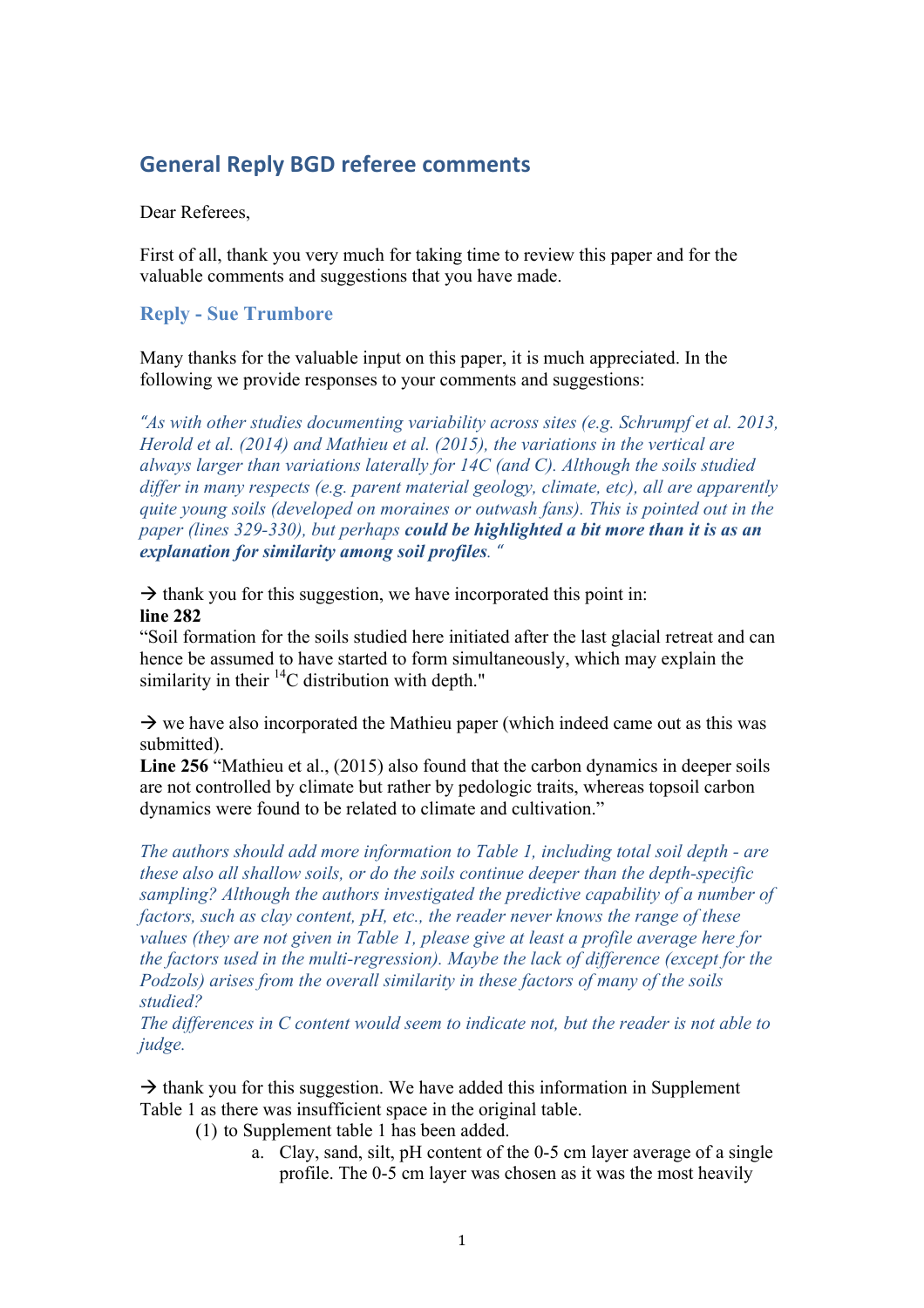studied.

- b. Range of total soil depth as determined during the 1990's sampling of the WSL LWF campaign
- c. Bulk density in a single profile for the 0-5 cm layer as determined in the field. Description of method can be found in method section.
- d. Carbon stocks for 0-5 cm layer calculated by multiplication of density  $(gsoil/cm3) \times carbon concentration (gC/gsoil) \times layer length (cm) =$  $(gC/m2)$ . This data was not included initially because the bulk density measurements were derived from single profiles. But as you requested we now added it. The bulk density method is now described in the methods section:

Line 89 "These samples were taken using steel cylinders of 1000 cm<sup>3</sup> volume (for layers with a thickness of at least  $10 \text{ cm}$ ) or  $458 \text{ cm}^3$  volume (for thin layers with less than  $10 \text{ cm}$  thickness). Volumetric samples were dried at 105  $^{\circ}$ C for 48 hours minimum until the resulting mass remained constant. The density of the fine earth was determined based on oven-dried volumetric soil samples and sieving the samples in a water bath to quantify the weight of stones >2 mm. The volume of stones was calculated by assuming a density of 2.65 kg/m3 for stones (Walthert et al., 2002)."

# *Also, although all of these are forested sites, is there any evidence that they were previously unforested (e.g. Ap plow layers)?*

 $\rightarrow$  thank you for this suggestion, these sites have been forests for at least several hundreds of years (Gosheva et al., in prep, personal communication) as shown in older Swiss maps. Furthermore, the sites in the WSL LWF campaign are specifically selected to be mature forests (LWF).

*A second issue that affects variability is something like the presence or absence of earthworms (for example, these tend to be found in Cambisols but not in Podzols, and they also affect the thickness and age of C in the litter layer. The 'biota' state factor includes in-soil fauna, it could account for some of the differences in variability among the different soil types. Normally such things are noted in profile descriptions, and are semiquantitative; nonetheless they may be important.* 

 $\rightarrow$  thank you for this suggestion. We found information on soil biota in some of these sites that we were previously unaware of (Ernst et al., 2008), and have incorporated this suggestion:

**Line 271:** "Furthermore, the presence of soil fauna (earthworms) at some sites (Bettlachstock, Schaenis, Lausanne, Alptal, Visp and Novaggio) may also complicate the response of carbon cycling to climate due to physical reworking and transport (Ernst et al., 2008)."

**Line 325:** "Ernst et al (2008) described the presence of earthworms in the Gleysol and Cambisol, but not in the Podzol. Because of constraints on the dataset size, no conclusive quantitative relationship can be established, but we hypothesise that the ubiquitous presence of in-soil fauna and associated transport activities would contribute to an overall increase in homogeneity rather than heterogeneity."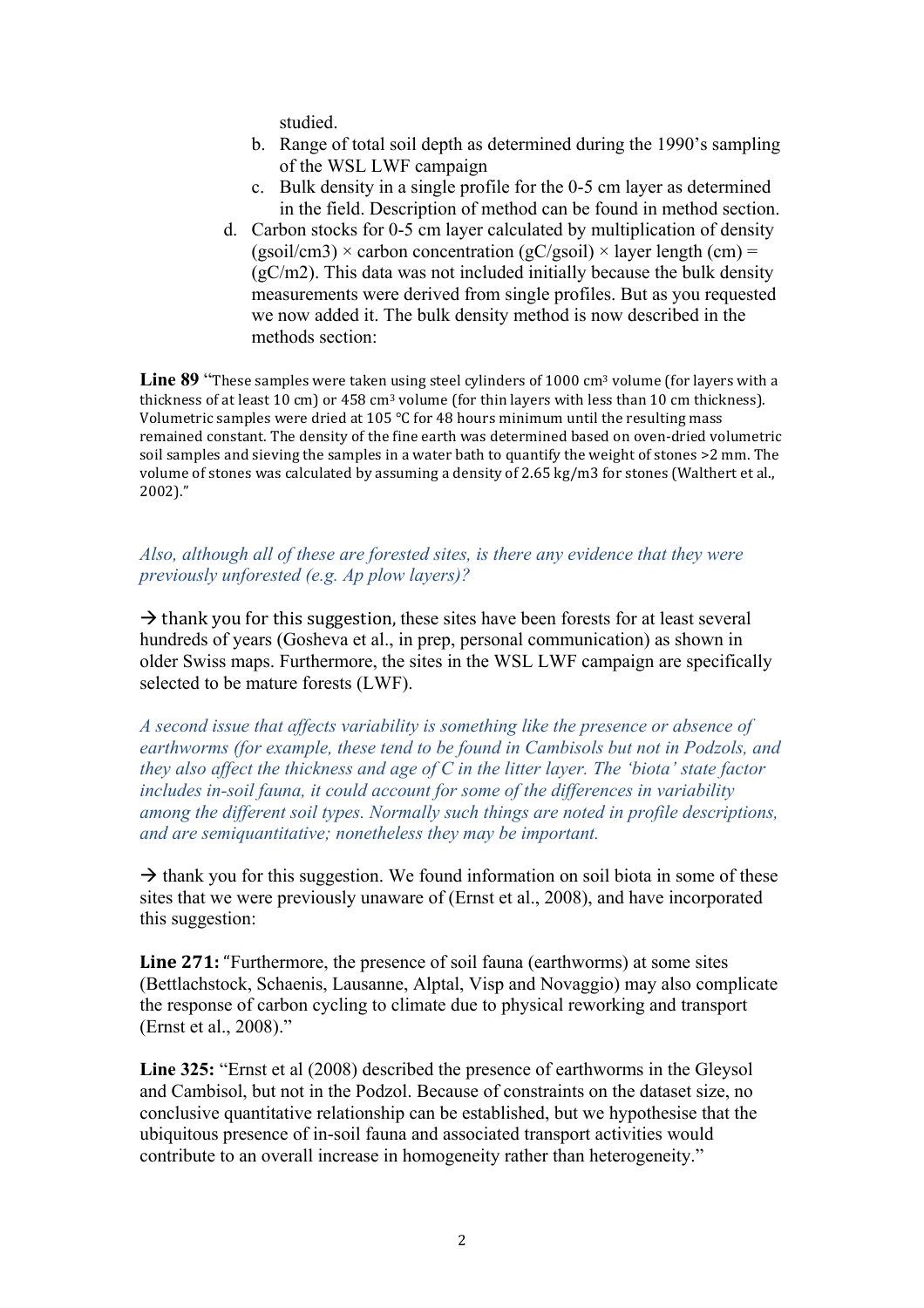*Similar findings regarding similarity of vertical profiles of 14C in different soils were obtained by Mathieu et al 2015, which came out around the time this was* submitted; while 14C characteristics are similar at the surface, deeper soils reflect *the influence of soil order (something that can be related to geology and vegetation/climate regime and time together). However, that study used global* soils, and mixed in with soil order is soil age (there are not young oxisols, or old *inceptisols*).

 $\rightarrow$  Thank you for this suggestion, the Mathieu paper indeed came out as this manuscript was submitted, we have incorporated it as stated above. **Line 256** "Mathieu et al., (2015) also found that the carbon dynamics in deeper soils are not controlled by climate but rather by pedologic traits, whereas topsoil carbon dynamics were found to be related to climate and cultivation."

# *A more comparable study to this one would be Schrumpf et al. 2013, which is cited here but it would be interesting to compare their estimates of spatial variability with yours (as a function of depth).*

 $\rightarrow$  Schrumpf et al. (2013) HF and oLF values fall within the same  $\Delta^{14}$ C range the profiles measured in this paper (Fig.8). Because the Schrumpf et al. (2013) paper only refers to values of the fractions and in this current paper only bulk is concerned, we chose not to include a direct comparison. We will be sure to include this information in planned future papers that include fraction-specific radiocarbon data.

*The use of %C as the metric for C content is problematic, especially in litter layers, which can have highly variable bulk density. Is there information to report carbon density gC cm-2 for each of the depth intervals?*

 $\rightarrow$  (1) Although this is not part of the normal WSL LWF database, we were able to acquire information of the approximate litter layer bulk density, and we have now included it in Supplement Table 1.

(2) Additionally, we have added estimated carbon stocks (N.B., the bulk density is determined based on a single profile proximal to the plot where samples described here were collected), and have included them in the linear mixed effects models. (Supplement Table 1, extended Table 5, 6)

### *Line 119. Were samples stored in glass jars or paper bags?*

 $\rightarrow$  Samples in the WSL Pedotheque are stored in plastic containers. This has been incorporated:

**lines 64-65: "**The LWF sites are all located in mature forests and samples were collected in the during the 1990s and have been stored in plastic containers (Innes, 1995)"

*Lines 150-155. If the 14C signature of bulk C was above the contemporary atmosphere 14C, there will be two solutions (two values of k) that can reproduce that value with a single pool model. Which one did you choose, and what reasoning did you use to decide? This needs to be described in the paper.* 

--> This is a very good point. In the cases where two options were possible we chose the option which corresponded with the turnover estimates of the layers above and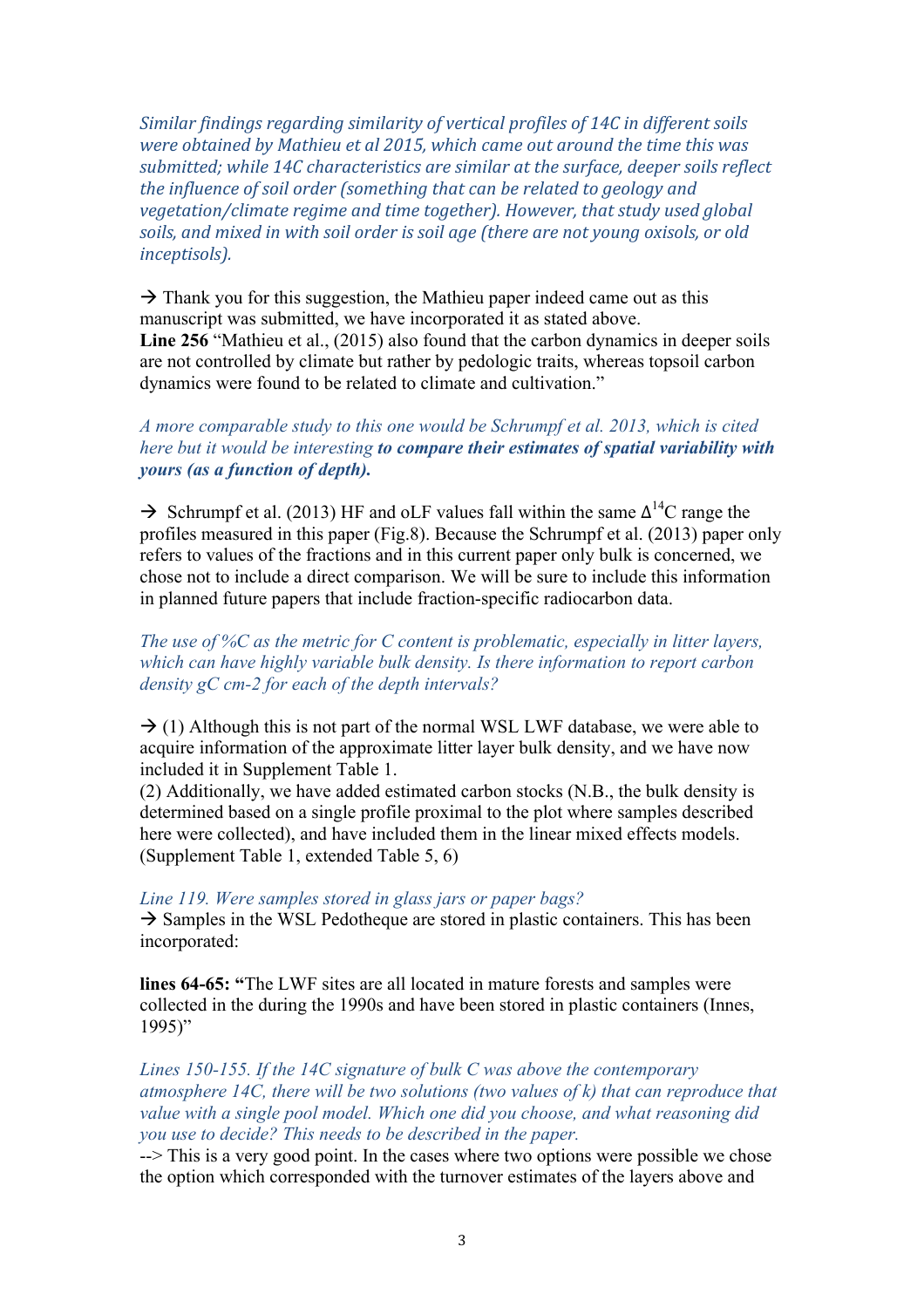below, as we assume deeper soil layers to always have slower turnover than shallower soil layers:

**Line** 135 "For the 0-5 cm topsoil layer two MRT were frequently possible, in which case it was assumed the true MRT value of the deeper layer is the one that exceeds the MRT value of the accompanying litter layer, as carbon turnover rates decrease with increasing soil depth.**"**

*Line 172. When you say variables such as clay content, pH, etc were taken as "fixed effects", does that mean you used some profile-averaged value in statistical comparisons? I found this description confusing, can you make it clearer? Also, please give the values for pH, clay, etc in Table 1. If available, cation exchange capacity might also be a useful variable.* 

 $\rightarrow$  This indeed required clarification. First, we used the clay and pH values measured for the layer depth interval identical to that which was measured. Hence, it is not a profile average but sample-depth specific value. We have clarified this in the text:

**line 156** "The compositional parameters (e.g. clay, pH) are depth interval-specific."

 $\rightarrow$  w.r.t. cation Exchange capacity:

We found more ancillary data that we were previousy unaware of, from which we calculated the CEC (after Blume et al (2002), Lehrbuch Bodemkunde chapter 5) and have now included that in the linear mixed effect models analysis.

*Line 271. Schrumpf et al. (2013) found a relationship between the slope of the radiocarbon-depth relationship and dithionite extractable Fe; Herold et al. (2014) also found that Fe(d) was a good predictor of C content. This indicates that a common stabilization mechanism may be operating across their soils, which could also be an explanation for the similarly of depth profiles. Is there any similar measure for these soils (even cation exchange capacity, which is more frequently measured than Fe(d))?* 

 $\rightarrow$  We also found ancillary data for Fe and other metals (Fe, Al) extracted by HNO<sub>3</sub>. within the WSL LWF database for this, and have included it in the linear mixed effect model. However, only in the 0-5 cm layer the linear mixed-effect model indicates a significant positive relation between  $\Delta^{14}$ C and Fe content, for all other depths the correlation is not significant.

*Line 293-4. The link of 14C to MAP as reflecting waterlogging is a bit speculative at the larger spatial scales, though you do have possible evidence from the intra-site variability in soils that have evidence of redox variability (e.g. Figure 6). But at larger spatial scales, would not clay content be expected to be related to drainage (e.g. does this relationship trace to Gleysols and Stagnosols?)* 

 $\rightarrow$  Since we only have two sites to compare in this context we feel that we cannot test this, but we adjusted the wording to more accurately reflect the nature of the statement.

**Line 258** "The strong negative Spearman correlation of  $\Delta^{14}$ C and MAP at 10-20 cm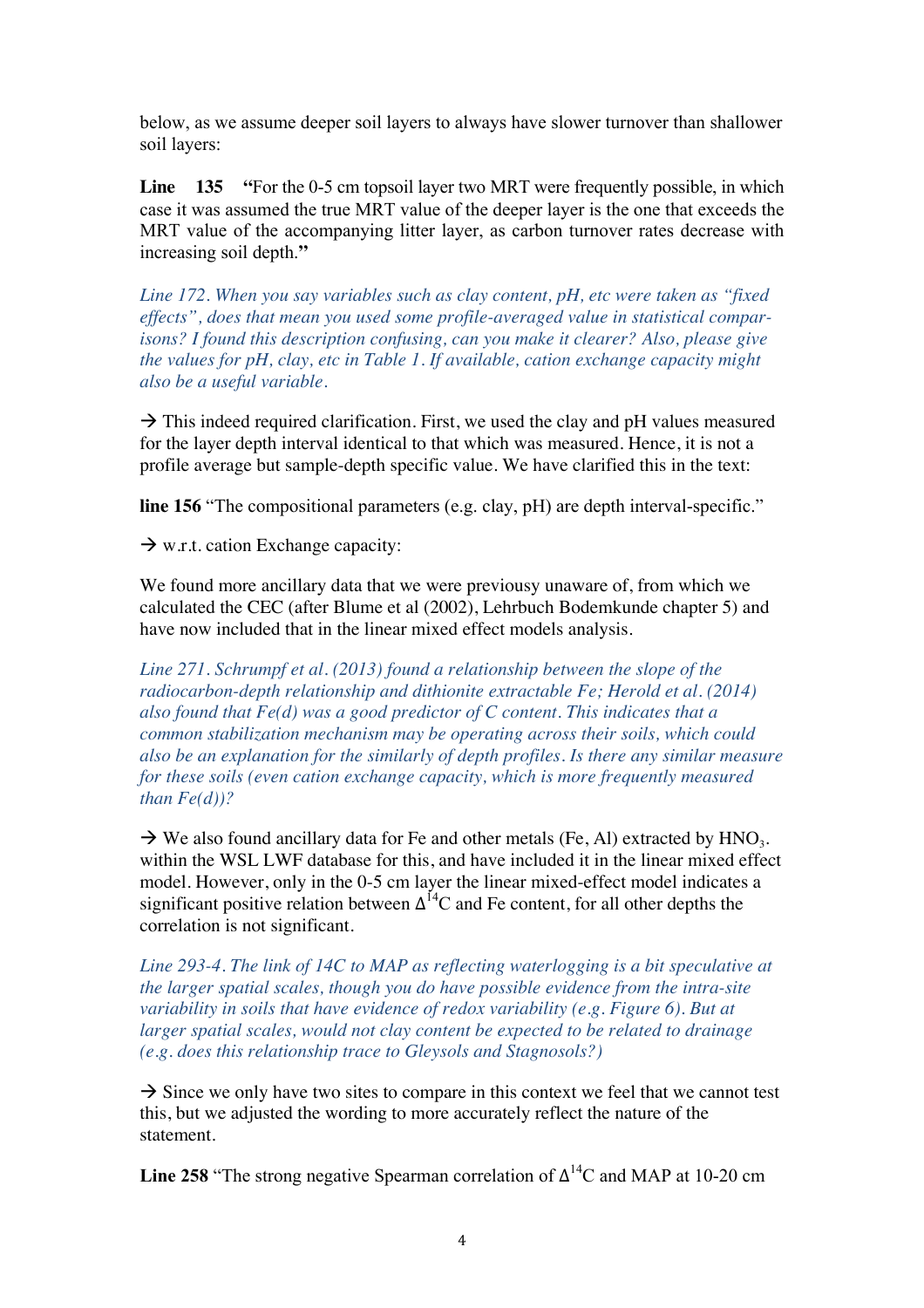depth implies a slower turnover that could potentially be caused by increased waterlogging or anoxic conditions induced by higher precipitation."

*The next lines, about relief, are also a bit speculative. How was "relief' reported in Table 1 determined? At the microtopographic scale, or the macrotopographic scale? While I agree it may indicate something about erosion in general, it may also be correlated with other factors like parent material, temperature, etc. You need a separate measure (e.g. 137Cs) to say something like this definitively.* 

 $\rightarrow$  The slope in table 1 was determined on a scale of the larger WSL LWF sites, i.e., several tens of meters in both directions.

 $\rightarrow$  The relief of two sites (Lausanne, lowest variability and Beatenberg, highest variability) have been monitored and the curvature of the larger area has been calculated using ArcGIS. This information was not available for Alptal. From this we can quantitatively observe that the degree of variability varies significantly. The surface in the Lausanne plot hardly has any curvature whilst Beatenberg has strong irregular microtopographic oscillations. This will be added to the supplemental documentation.

*Line 303. Typo, should be "noted"* 

### $\rightarrow$  incorporated

*I did not understand lines 304-305: "but when assuming a steady state system, it is reasonable to assume that the speed of incorporation of carbon and hence turnover is directly related to carbon stocks." Do you mean the larger the C stock the faster the turnover should be (e.g. as it is with soil depth, most C and fastest C at the surface?) or do you mean the more 'standard' sense, of largest stocks having overall slowest turnover (e.g. integrating low C concentration over the large volume of deep soil means it has the largest stock, which is associated with slowest turnover). This is a place where it is important to give C stocks, not just concentrations.* 

 $\rightarrow$  This issue was addressed by adding the C stocks. We have clarified the formulation. We meant the "standard" sense, i.e. that larger stocks are associated with slower turnover. Furthermore, the Spearman correlation between MRT and C stocks in the Litter layer gave a strongly significant positive relation (0.77\*\*) indicating that larger stocks are associated with a higher MRT thus slower turnover. This will be incorporated into the results section.

 $\rightarrow$  line 275 "in a steady state system it is reasonable to assume slower turnover is coupled to larger carbon stocks".

*Line 334 "the relative independence on climatic parameters may persist in deeper soils" However, you did have a relationship with MAP – which could indicate some kind of effect of redox-related stabilization (see above). Overall, stabilization mechanisms appear to operate on similar timescales, independent of the amount of C being stabilized?*

 $\rightarrow$  This is a valid point. We have adjusted the wording to fit more appropriately: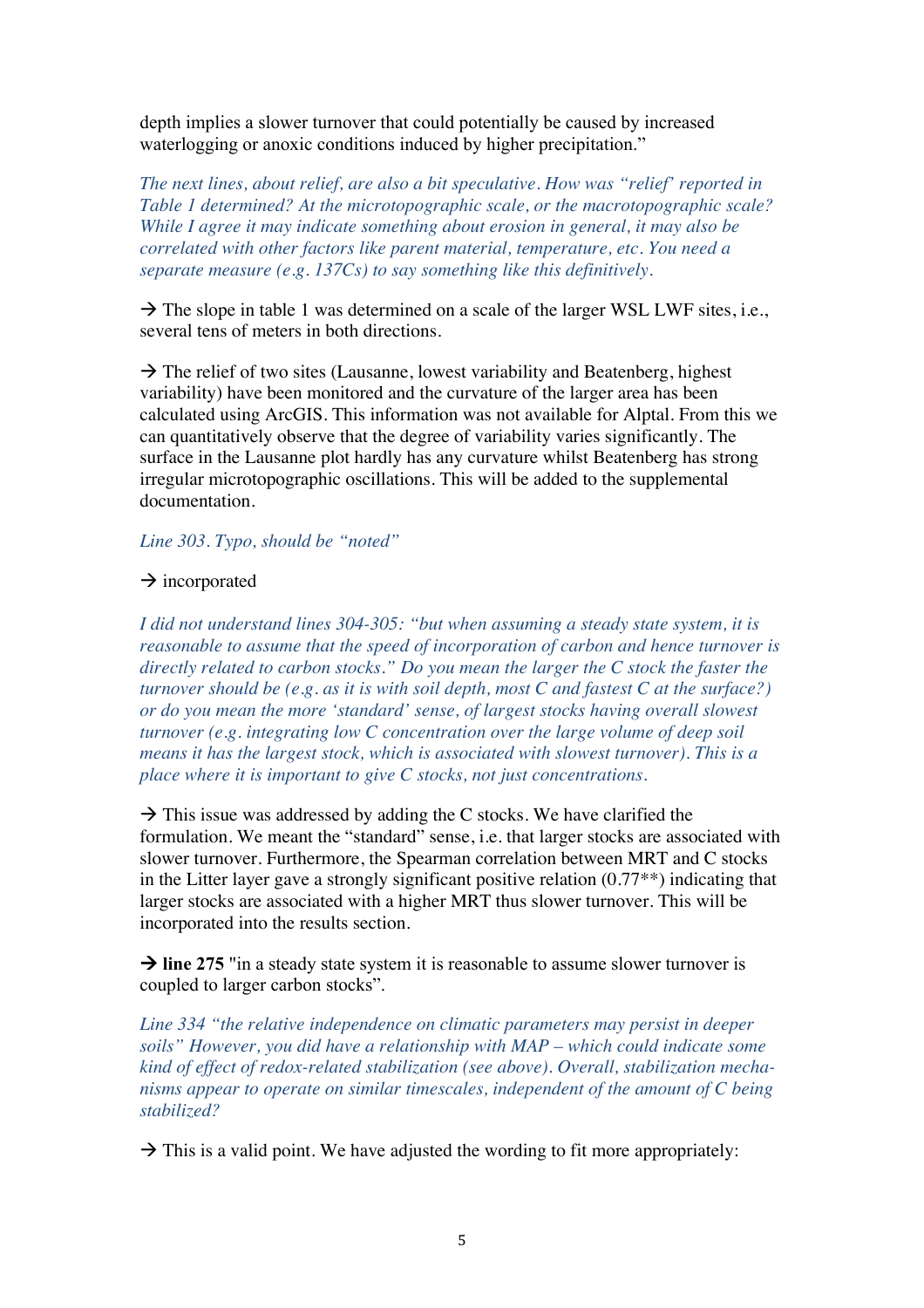**line 309: "**the relative independence on temperature and primary production may persist in deeper soils"

This paper does not provide a detailed discussion on stabilisation mechanisms, as it focuses on  $\Delta^{14}$ C and less, for instance, on organo-mineral interactions, but in future work are seeking to also examine this.

*The discussion of microtopography is a little frustrating for the reader to follow, as there is never really a good definition of what the authors mean by it. We can visualize 'hummocks' and 'hollows', but can their spatial dimensions be better quantified? Were they really traceable to tree-throw? Or perhaps (in young soils) to variations in the underlying till structure (e.g. the presence of a large underlying boulder)?* 

- (1) The description for the Gleysol is as quantitative as possible, with descriptions of mound/depression height and width of the mounds and depression. Unfortunately, no ancillary data is presently available. We agree that could be better to have radar images of the surface, but acquiring that is beyond the scope of our present project.
- (2) For the Cambisol and Podzol we have curvature plots, which have been added to the appendix.
- (3) Tree-throw has been observed visually in the field.
- (4) We do not think variations in till structure play a role as we took numerous cores in 2014 from the same sites and did not see any significant structural variation. Again, however, we can only provide a qualitative indication.

*Lines 374-378. How were the semivariograms constructured? Did you try to use a specific depth (e.g. 0-5 cm) or integrated depth profiles (e.g. kgC m-2, or C-weighted mean 14C)? Would it make a difference? (perhaps soil depths also vary, but this was not captured in your sampling scheme..)* 

 $\rightarrow$  The Semivariograms were only for the 0-5 cm interval because available spatial variability data was most abundant for that depth. For deeper samples, we do not have sufficient data, but this would certainly be interesting to look into in the future.

*Lines 386-7. Soils subjected to fluctuating redox conditions might be expected to over- all cycle C faster (if the major stabilization mechanisms have to do with Feoxides). Also, sampling across mottles (reduced and oxidized Fe) can mix C of quite different ages (see Fimmen et al. 2008)* 

 $\rightarrow$  Thank you for the helpful suggestion. Indeed, Fimmen et al (2008) found a positive correlation between changing redox conditions with an increase in C breakdown (especially when Fe is high such as in this site). In our case the intermediate system (mottled) has the oldest signal, which assuming the results of Fimmen (2008) are true, would indicate that this system would be under more stable redox conditions, as opposed to the stronger depression. From the topography and groundwater flow, we can only suppose that the deeper the soil the more permanently it would be submerged, i.e. we would expect the deepest soil to have the most stable redox conditions. However, we do not know enough about the groundwater flow to make any conclusive statements. We do not think it is likely to be a local mottled/non-mottled effect, as the sample is the average over a depth interval and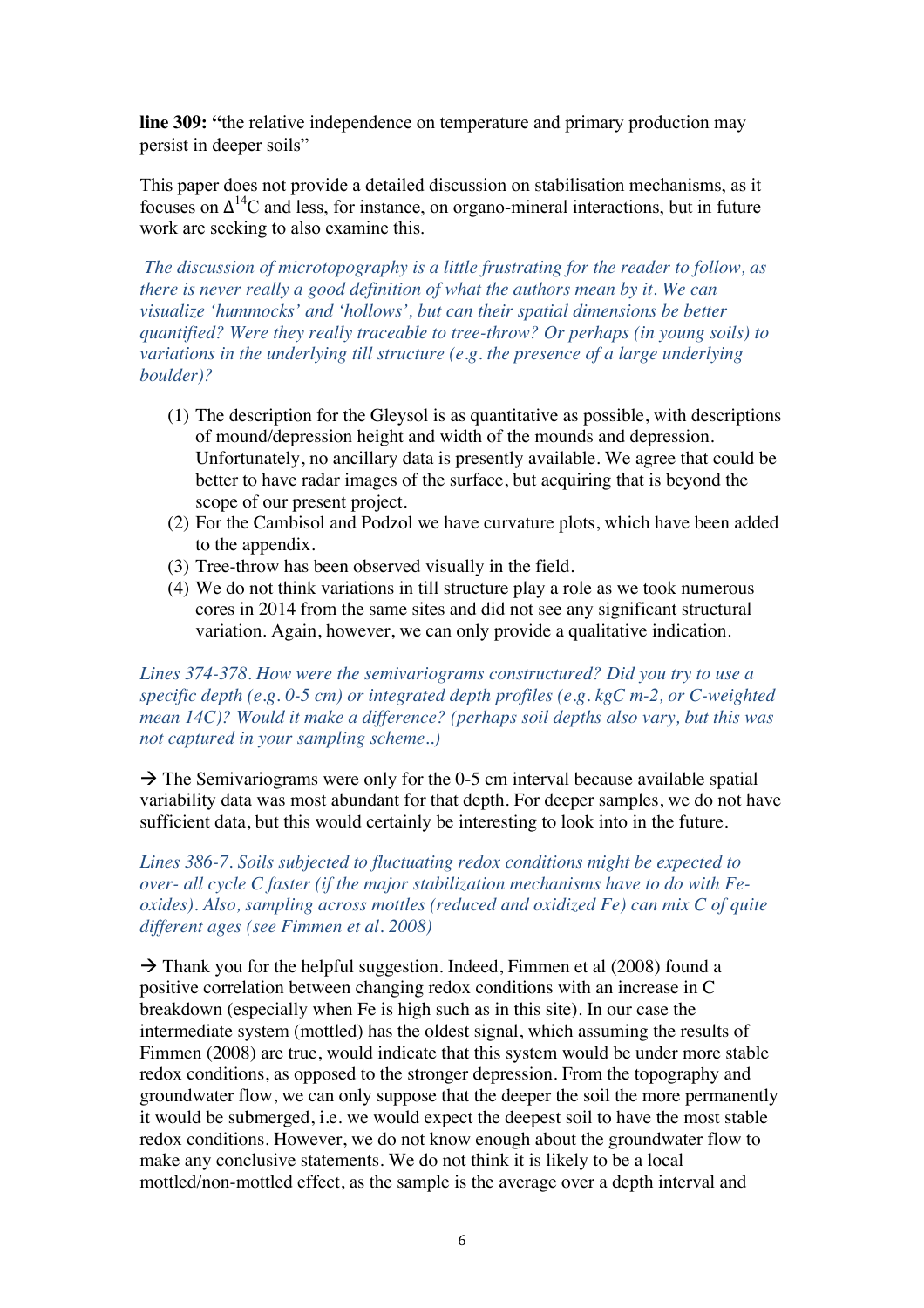several cores. Given the Fimmen et al. (2008) results are inconsistent with our results, and that our evidence is too inconclusive to go against their conclusions, we have left this discussion out of this present contribution.

*Line 390. "Overall, the geochemical characteristics..." You have mentioned only one indicator, the C/N ratio. This is a good indicator of decomposition in organic layers, but I am not convinced it is so good deeper in the mineral soil (though you are mixing different stabilization mechanisms together, low-density and mineral-associated material). It would be nice to have some factors that more directly relate to stabilization mechanisms themselves (e.g. cation exchange capacity, or surface area; see Lawrence et al. 2015).* 

 $\rightarrow$  CEC has been included in the Supplemental Table 1. Unfortunately surface area information is not available, for future work we try to acquire this information.

*Lines 408-9. "the speed of C incorporation may be relatively insensitive to changing climate conditions" However all soils had bomb C – so the speed of C incorporation is relatively fast overall; it is just that it is similarly fast.* 

 $\rightarrow$  Good point, we have adjusted the wording

**line 368** "the speed of C incorporation may be similar and hence relatively insensitive to changing climate conditions."

# *Also, you do have evidence of sensitivity in the factors that create microtopography (erosion/redox variation) both of which can change with climate conditions.*

 $\rightarrow$  Indeed, potentially, with changing climate, extreme weather events like storms and droughts could be more commonplace, which in turn could induce stronger microtopography by forming rills etc. This remains very speculative however, and from the available data we cannot really say what effect that would have on the longterm cycling of soil carbon, except to point out that increased extreme events may increase erosion. As this remains speculative, we have not incorporated this discussion into the paper. Obtaining data pertinent to this question this would be a valuable line of future research.

*Figure 3. Error bars for the vertical axis (%SOC) are not visible – are they small or just not shown?* 

 $\rightarrow$  they are smaller than the point.

*Figure 4B. It is apparent that the Nitrex site used to study microtopography ( is not sampled at constant depth intervals; in other words, 14C samples are integrating different depth intervals. Thus, especially for the deepest horizon, it is difficult to see that the resulting trends are due to microtopography rather than sampling (lowest 14C has the largest integrated depth interval). Or am I missing the intent of this figure?* 

 $\rightarrow$  Indeed, the four types in the NITREX plot serve to assess variability. The horizonspecific sampling method has an advantage because it also allows assessment of the effect of microtopography on horizon development and morphology (Fig. 6), but it is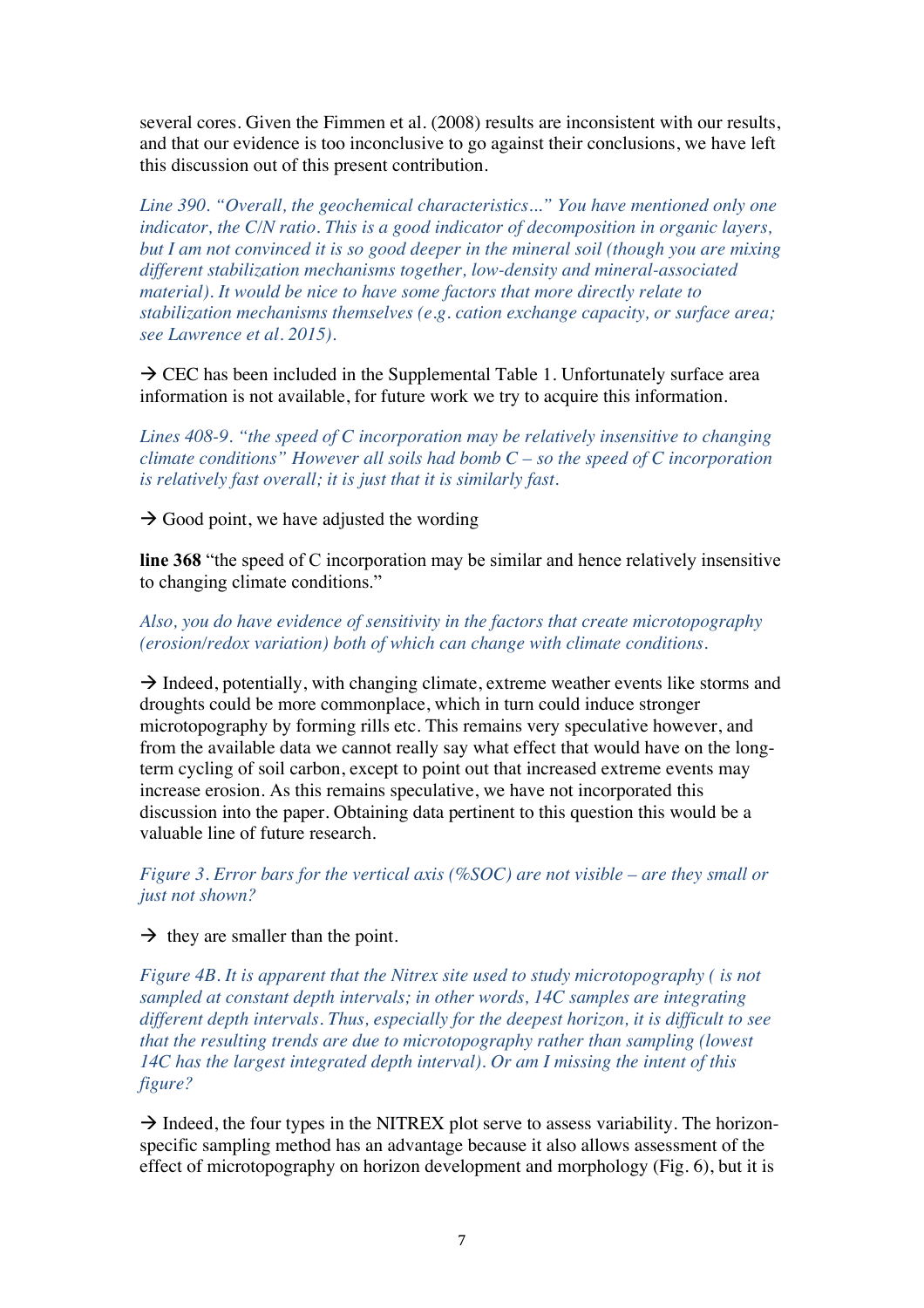indeed disadvantageous because impedes a direct quantitative comparison with the other study sites. While we can only compare the signals qualitatively, it gives us a better idea on variability on a catchment-wide scale. The specific separate microtopographic effects are shown in Fig. 6.

#### **Reply - Anonymous Referee#1**

*Review of Biogeo Disc / van der Voort Radiocarbon is a valuable tool in attempts to understand the formation and turnover of soil organic matter, but the difficulty and expense of making measurements have meant that the available data are relatively few. Therefore the authors' idea to assess the variability and representativeness of 14C measurements is welcome. Broadly, they conclude that there is not a great deal of spatial variation, so that depth variations in 14C are fairly consistent from site to site, and results already available have therefore been reasonably representative. I do not think this is at all a trivial conclusion – it is an important finding. My main criticism of the work is that the variable chosen to represent soil carbon was SOC concentration (%), which is not directly relevant to SOM turnover. Better would be SOC pool (g/m2), which is the natural relative of turnover rate. Therefore I suggest that either the authors justify the use of concentrations, or they reanalyse their results using C pools.* 

 $\rightarrow$  Thank you for the positive feedback

 $\rightarrow$  We did not include the SOC pools originally because our bulk density (BD) estimates are not considered to be very precise (as they are based on single profiles taken proximally to the plot, see Walthert et al. 2002, 2003). However, based on this suggestion, we have incorporated available BD data and now values for SOC stocks have been incorporated in our statistical analysis (Table 5, 6). However, as the C stocks (gC/cm<sup>3</sup>) are the multiplication of C content (gC/g soil) with BD (g soil/cm<sup>3</sup>) and soil interval length, no new additional correlations emerge in our statistical analysis.

*More minor comments: Line 21 Here the results for "topsoils" are claimed to have been reported. As far as I understand it by topsoil they mean the top of the mineral soil beneath the O (LF) layer. I question whether this really is topsoil in the sense of containing organic matter undergoing turnover and being intimately connected to ecosystem processes – in other words I reckon that the LF material is functionally important and should be counted as soil. If the authors do not agree, then some discussion would be welcome.* 

 $\rightarrow$  Indeed, by topsoil we mean the top of the mineral soil beneath the O(LF) layer. It is correct that the LF material is functionally important, and it was also incorporated in this paper, although it receives less focus than the mineral soil. It was measured in a number of locations (Fig. 3.) to get a better idea of variability. We calculated turnover for this layer (Table 2). We also did statistical analysis on it (Variability analysis in Table 2, Spearman correlation in Table 5).

#### *It would be of interest to know for example how much C (g/m2) is in the LF layer, and how much in the 0-5 cm at the top of the mineral soil.*

 $\rightarrow$  As mentioned previously, for the 0-5 cm layer we have bulk-density estimated from single profiles proximal to the plot where the samples were taken. For the LF layer we found data that we were previously unaware of collected on the same plot,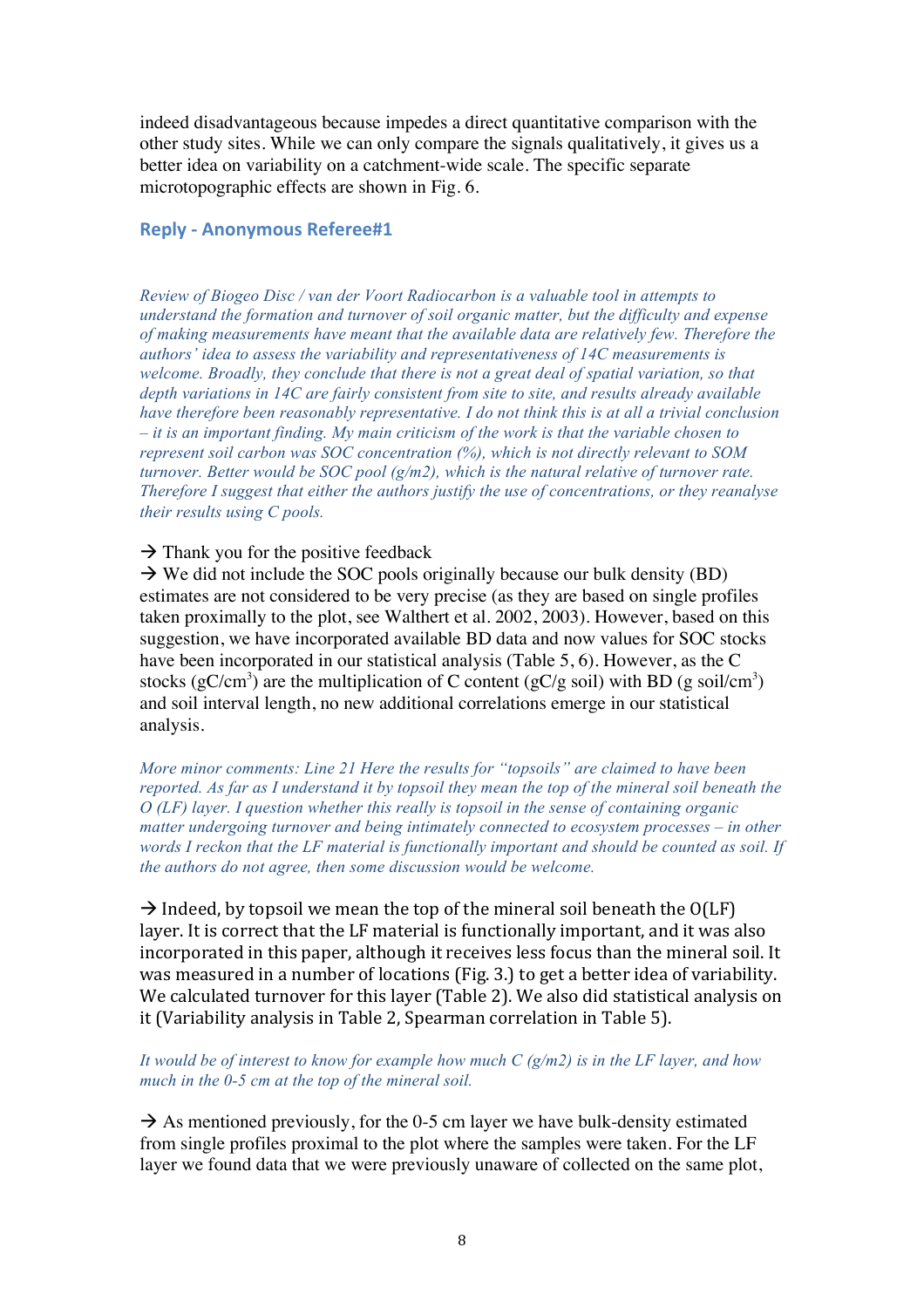and this enabled us to determine the carbon stocks (WSL LWF). These data are now included in Supplemental Table 1.

*Moreover, the numbers quoted in the Abstract (∆14C 159, sd 36.4) appear actually to refer to the LF layer (Table 2)!* 

 $\rightarrow$  this was corrected - thank you.

*Line 26 This last line of the Abstract is weak, if there are "important consequences" you should say what they are.* 

 $\rightarrow$  This formulation indeed broad, as our conclusions that apply to models are twofold. On the one hand, large small-scale heterogeneity could be incorporated in plotscale or catchment-scale models (CENTURY, DAYCENT etc), whilst on the other hand, for large spatial scale (Earth system models) we have a relative homogeneity. Because of this, we would prefer to keep this statement generic and provide more specific details later on in the manuscript.

*Materials and methods The dates of much of the soil sampling are stated to be* "*in the course of the 1990s" which could mean that some samples were collected 10 years apart. Other samples were collected in 2014. It therefore is not strictly correct to compare 14C values, since they are not constant with time in soil in situ – indeed that is why 14C is a useful variable, and why the data of sampling is an important qualifier of every 14C measurement. Maybe the analysis here would not be much affected by the assumption that the 14C values refer to the same point in time, but the issue should be acknowledged and the assumption justified – perhaps the MRT values are sufficiently long that a few years' difference in sampling date is of no consequence?* 

 $\rightarrow$  Thank you for this suggestion; this is absolutely correct. The measurements on these sites that have been done in 2014 are included in another paper (Van der Voort et al., in prep) for which the different atmospheric signal will be taken into account. This paper only concerns data only of the period 1994-1998. Because this was unclear, we have removed the reference of this sampling campaign.

*Equation (2) This doesn't look right to me – the leading ∆14C shouldn't be there. Also, is it really necessary to apply the equation only to samples with a value of R>1, which is what seems to be stated in lines 124-5? And after reading further, I realise that I do not understand the difference between R and Fm.* 

 $\rightarrow$  Thank you for that remark, indeed there was a typo, which has been corrected.

*Line 173 I don't see why the expressions "worst case" and "best case" are used here – the facts are the facts, we should not judge them.* 

 $\rightarrow$  Thank your for suggestion, we have adjusted the wording to incorporate this suggestion:

Line 199: "ranges from 50 ‰ (relative highest degree of variability scenario, Podzol) to 20 ‰ (relative lowest degree of variability, Cambisol) (Table 3).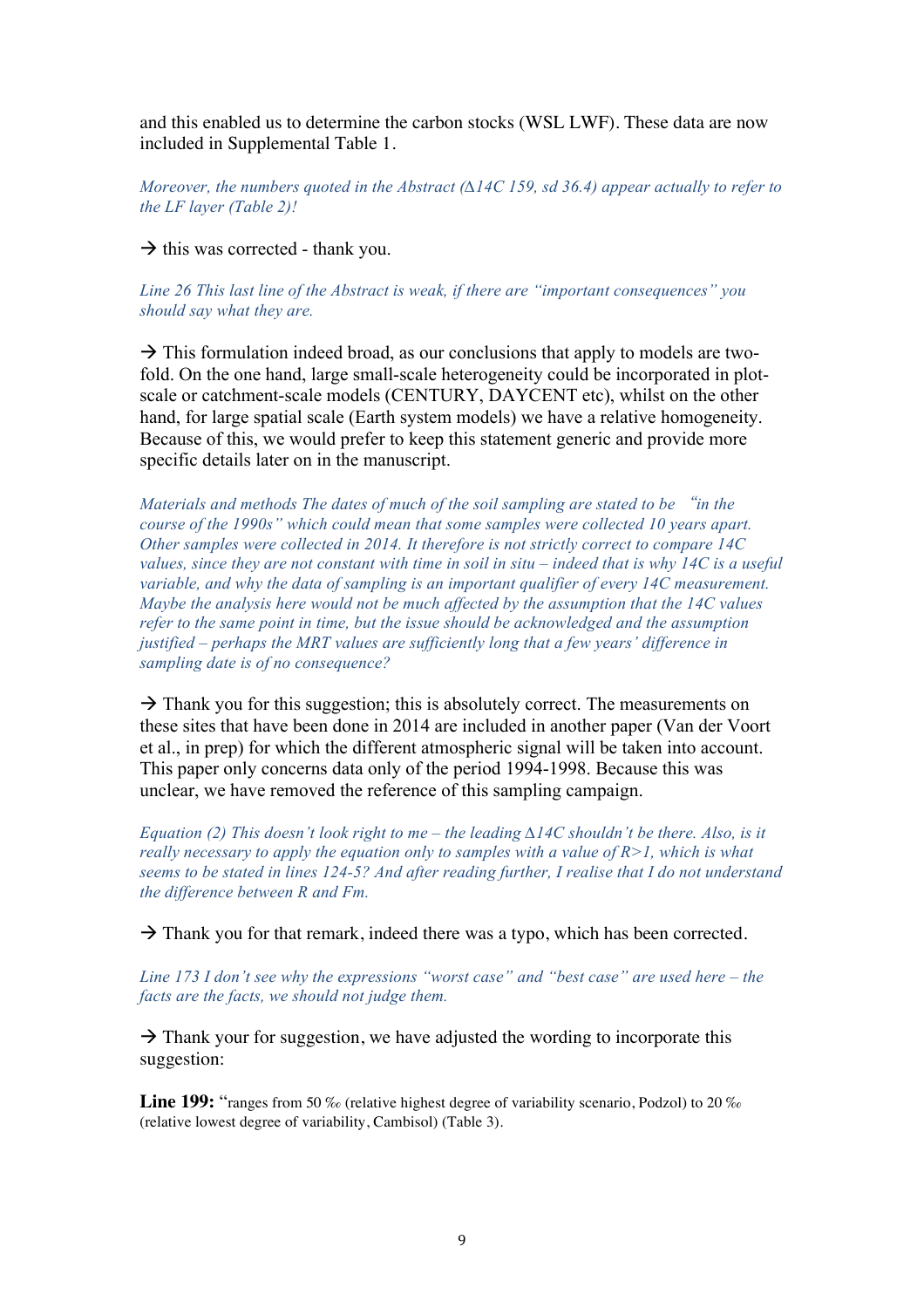*Also, I do not fully understand what is learnt by showing that the variability of 14C correlates (or does not correlate) with variables like slope, MAP etc. This is not considered in the Discussion, yet the results for variation with clay and MAP appear as conclusions.*

 $\rightarrow$  This is a good point, and required clarification. We have clarified this is the results section:

**line 176:** "The Spearman coefficient identified few significant correlations between  $\Delta^{14}$ C in samples and climatic variables".

Further details:

- (1) This paper looks at the variability on different scales, such as the plot and regional scale (Tables 2, 3 and 4). We do compare it to slope in the text, as we considered this as a causal factor in the degree of variability.
- (2) We then look at the correlation between  $\Delta^{14}$ C and Slope, MAP etc. (Tables 5 & 6), because we would like to know if SOM dynamics depend on these environmental variables

*I could not see any information about clay contents (e.g. why not in Table 1?).*

 $\rightarrow$  Thank you for this suggestion, this has been added in Supplement Table 1.

*Line 234 The word* "*marked*" *here is used rather carelessly. The values of MAP and MAT admittedly vary, but within fairly small ranges in a global context. And since the soil types and geologies also vary it can hardly be claimed that variations in the site attributes have been sufficiently covered* – *it might be for example that a trend in MAT counters one in MAP, or in soil type or in geology, or indeed in vegetation type (as far as I can see no information on tree species is provided, certainly not in Table 1) or NPP. Although the results are certainly of considerable interest, the fact that definite trends cannot be found does not mean that there are no trends* 

 $\rightarrow$  This is a valid point. We tried to eliminate the site-induced variability by inserting an nmle linear mixed-effect model and taking the Site/Core variable as the random variable. However, it is correct that this dataset has its limitations w.r.t. MAT and MAP range, and we explicitly tackle this by saying:

**Line 369** "While the present observations remain limited in geographic scope, the relative homogeneity of  $\Delta^{14}$ C signatures observed in surface and deep soils across climatic and geologic gradients implies that the rate of C incorporation may be similar and hence relatively insensitive to changing climate conditions".

*Line 288 Is it really necessary to incorporate "factors that drive small-scale variability" into larger-scale models of SOM turnover? Is it not possible that ecosystem complexity and the costs of analysis mean that the more complex models implied here are unachievable?* 

 $\rightarrow$  For global models, this point is absolutely valid. There are however plenty of plotscale models (i.e. CENTURY, DAYCENT, YASSO), for which these factors could be taken into account. We have adjusted the wording to make this point clearer: